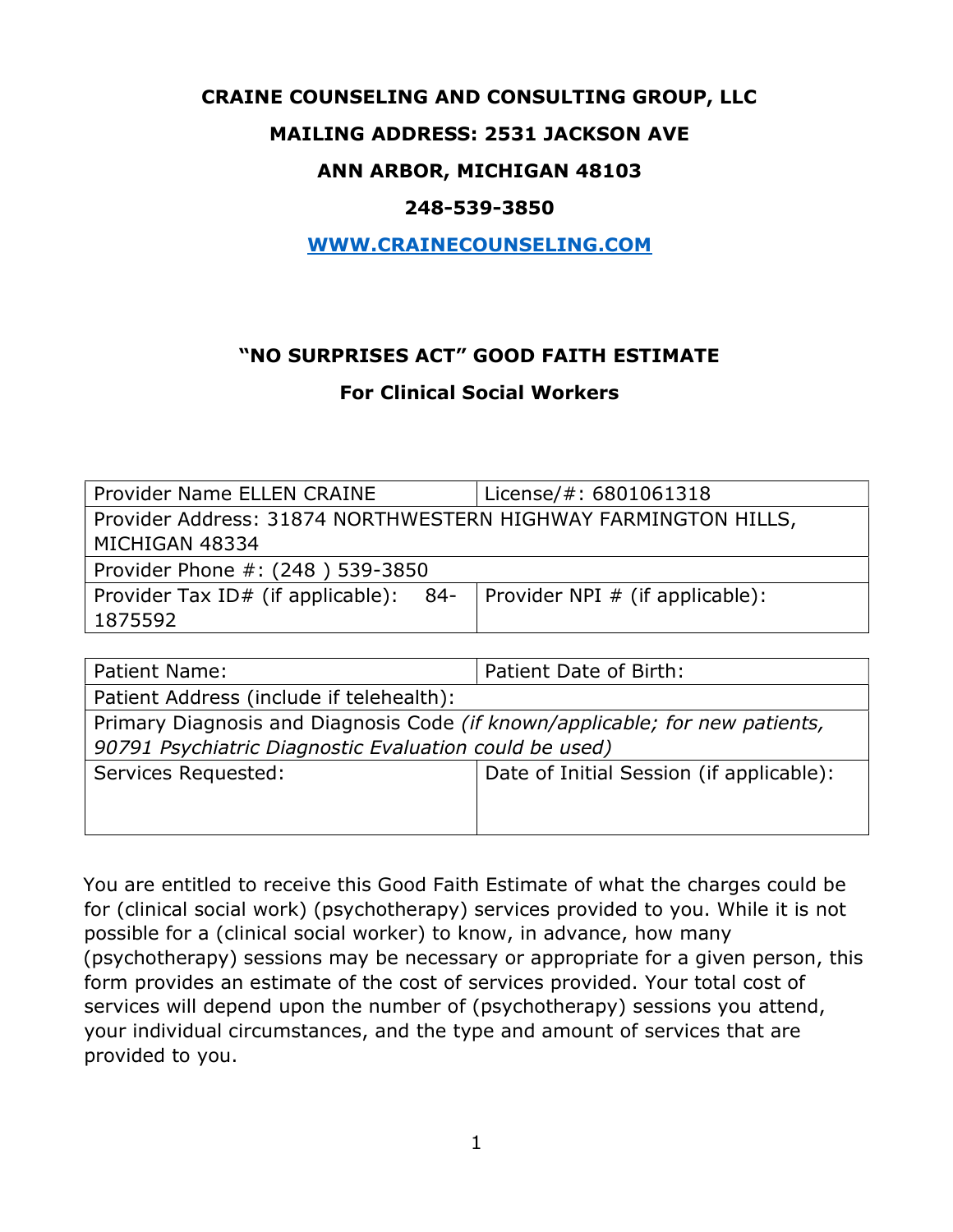This Good Faith Estimate shows the costs of items and services that are reasonably expected for your health care needs for an item or service.

This estimate is not a contract and does not obligate you to obtain any services from the provider(s) listed, nor does it include any services rendered to you that are not identified here.

The estimate is based on information known at the time the estimate was created. The Good Faith Estimate does not include any unknown or unexpected costs that may arise during treatment. There may be additional items or services I may recommend as part of your care that must be scheduled or requested separately amd are not reflected in this Good Faith Estimate. You could be charged more if complications or special circumstances occur. If this happens, federal law allows you to dispute (appeal) the bill.

You have the right to initiate a dispute resolution process if the actual amount charged to you substantially exceeds the estimated charges stated in your Good Faith Estimate (which means \$400 or more beyond the estimated charges). You may contact the health care provider or facility listed to let them know the billed charges are higher than the Good Faith Estimate. You can ask them to update the bill to match the Good Faith Estimate, ask to negotiate the bill, or ask if there is financial assistance available. You may also start a dispute resolution process with the U.S. Department of Health and Human Services (HHS). If you choose to use the dispute resolution process, you must start the dispute process within 120 calendar days (about 4 months) of the date on the original bill. There is a \$25 fee to use the dispute process. If the agency reviewing your dispute agrees with you, you will have to pay the price on this Good Faith Estimate. If the agency disagrees with you and agrees with the health care provider or facility, you will have to pay the higher amount.

For questions or more information about your right to a Good Faith Estimate or the dispute resolution process, visit https://www.cms.gov/nosurprises/consumers or call 1- 800-985-3059. The initiation of the patient-provider dispute resolution process will not adversely affect the quality of the services furnished to you.

I anticipate your treatment will require [weekly/semi-monthly/monthly/quarterly] XX-minute psychotherapy sessions throughout the next 12 months at [X dollars] per session for a total of [x weeks] taking into consideration availability (reduce as appropriate for things like vacations, holidays, emergencies, sick time) for an estimated total of [fee per session] x [number of weeks]. Based upon a fee of \$\_\_\_150.00\_\_\_\_ per visit, if you attend one (psychotherapy) session per week, your estimated charge would be  $$600.00$  for four visits provided over the course of one month; \$\_\_1200.00\_\_\_\_\_for eight visits over two months; or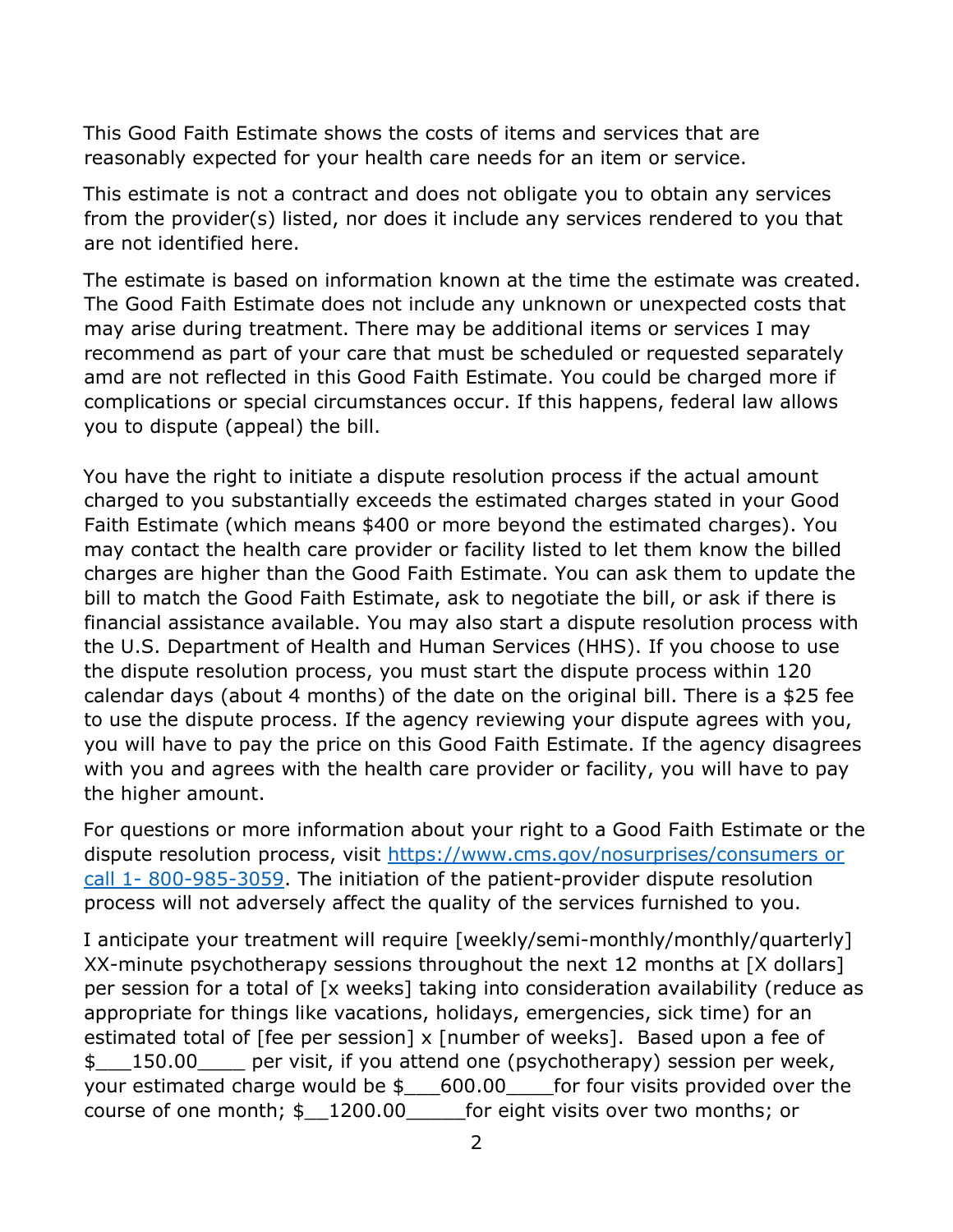\$\_\_1800.00\_\_\_\_\_\_for 12 visits over three months. If you attend (psychotherapy) for a longer period, your total estimated charges will increase according to the number of session and length of treatment.

I anticipate your treatment will require [weekly/semi-monthly/monthly/quarterly] 60-minute psychotherapy sessions throughout the next 12 months at [\$150.00] per session for a total of [x weeks] taking into consideration availability (reduce as appropriate for things like vacations, holidays, emergencies, sick time) for an estimated total of [fee per session] x [number of weeks]. The fee for a 60-minute (psychotherapy) session (in person or via telehealth) is  $$150.00$  This fee will be prorated according to the actual length of the session. In other words, if a session is only 30 minutes, the fee would be \$75. Similarly, if the session goes over by 15 minutes or more, an additional prorated fee from the \$150 will be added and expected to be paid at the time of the service. We will discuss the overage fee at the time it may be implemented so that you have the option of agreeing to pay these extra fees or ending the session within the 60-minute scheduled session. Based on a fee of  $\frac{150.00}{2}$  per 60- minute session, the following are expected charges:

|                     | Total estimated charges: | Total estimated charges: |
|---------------------|--------------------------|--------------------------|
| Number of Weeks     | 1 session per week       | 2 sessions per week      |
| 1 Week of Service   | \$150                    | \$300                    |
| 13 Weeks of Service |                          |                          |
| (Approx. 3 months)  | \$1950                   | \$3900                   |
| 26 Weeks of Service |                          |                          |
| (Approx. 6 months)  | \$3900                   | \$7800                   |
| 39 Weeks of Service |                          |                          |
| (Approx. 9 months)  | \$5850                   | \$11,700                 |
| 52 Weeks of Service |                          |                          |
| (Approx. 12 Months) | \$7800                   | \$15,600                 |

- Depending on the treatment plan we come up with, you may need between X to Y more sessions this year. At \$150.00 per session and the estimated total costs are between X and Y [fee per visit times the number of sessions].
- Depending on the progress we make this year, I expect that you will need 10–20 more sessions this year. At \$X per session the estimated total cost would be [10X–20X].

This Good Faith Estimate is not intended to serve as a recommendation for treatment or a prediction that you may need to attend a specified number of psychotherapy visits. The number of visits that are appropriate in your case, and the estimated cost for those services, depends on your needs and what you agree